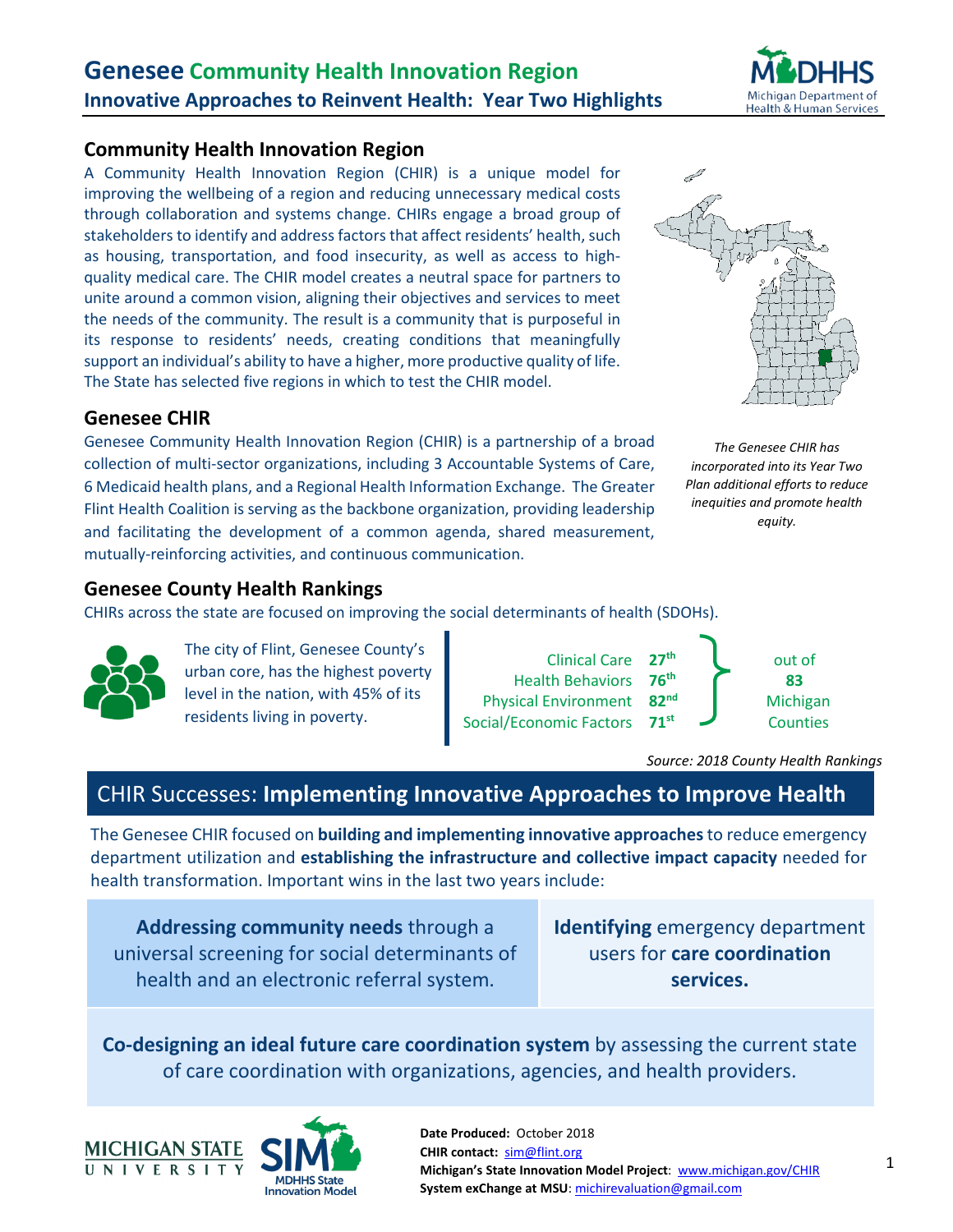

# **Bright Spot**

**Addressing community needs** through a universal screening for social determinants of health and an electronic referral system.

# **CHIR Success!**

The Genesee CHIR is addressing community needs through the implementation of a universal social determinants of health (SDOHs) screening tool and a Community Referral Platform (CRP) connecting residents to needed social and health services.

#### **What was the challenge facing Genesee?**

In Genesee County, many clinical and non-clinical providers were not identifying the SDOHs impacting health outcomes among their clients. Factors such as socioeconomic status, housing insecurity, water quality, transportation issues, and food insecurity have contributed to some of the poorest health outcomes in the state. In addition, there was no efficient way to refer residents to services and no easy way to monitor the outcomes of those referrals.

#### **How is Genesee addressing this challenge?**

The Genesee CHIR designed and implemented a universal SDOH screening tool with a centralized storage repository for collecting data from social and health partners. The repository aggregates SDOH data by age, zip code, and other demographics. Data is analyzed monthly and reports are shared with the Genesee CHIR's leadership committees and network.

With the support of Great Lakes Health Connect, the Genesee CHIR is now utilizing a Community Referral Platform to connect residents to needed social and health services and track outcomes.

#### **What has the impact been?**

The repository has allowed the Genesee CHIR to actively monitor and evaluate SDOH screening results to identify and quantify social and health needs prevalent in the community, in order to allocate resources more effectively. SDOH data help to inform community-based strategy development as well as identify and work to improve health outcomes.

The referral process has improved social and health service delivery resulting in better preventative care and the promotion of positive health outcomes.

#### **What are important next steps?**

- Work with health plans to encourage their support and investment in sustaining the repository and other CHIR initiatives.
- Work with social service and medical providers to expand the Community Referral Platform access and design and implement additional features.





# **Understanding Community**



*"The screening tool has value in helping us understand the needs of the* 

*population in a way that we couldn't evaluate previously."* - Community Organization CEO

# **Screening Patients**

**over 10,000** screenings have been added to the central repository.



# **Connecting to Services**



*"Because of the community referral platform, we're able to ensure that individuals we're* 

*trying to connect across this clinical and non-clinical bridge are successful at crossing that bridge and getting what they need."*

- Health Services Staff

#### **Meeting Residents Needs**



*"It's created a mechanism to know that individuals who* 

*had that need received the service…and that's been a success for us."*

- Backbone Organization Staff

**Date Produced:** October 2018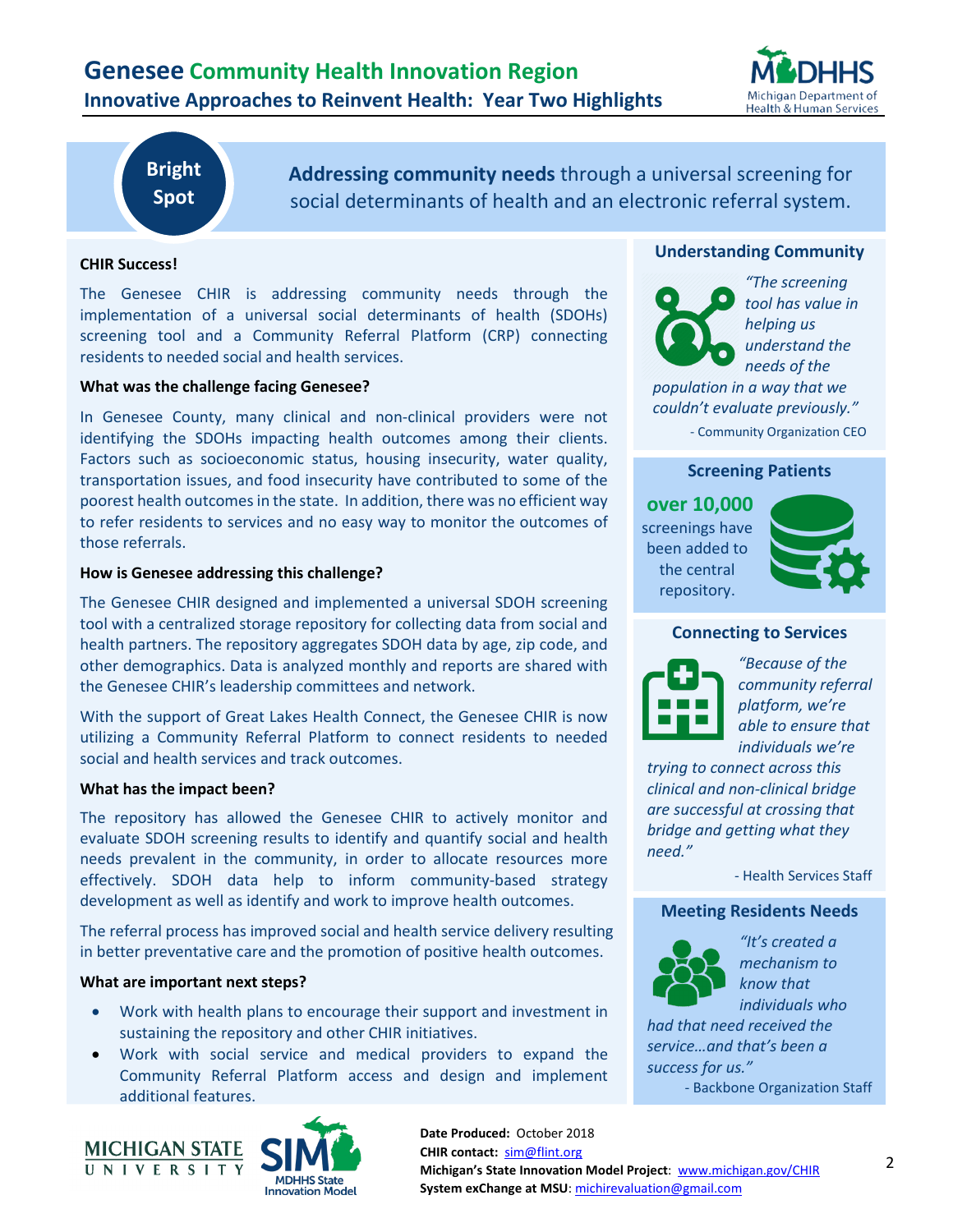

# **Bright Spot**

**Co-designing an ideal future care coordination system** by assessing the current state of care coordination with organizations, agencies, and health providers.

# **CHIR Success!**

The Genesee CHIR has co-designed an ideal future care coordination system by mapping the current state of care coordination with organizations, agencies, and health providers. This has helped the CHIR to align its efforts, increase efficiency, and prioritize patient care.

# **What was the challenge facing Genesee?**

Inefficient communication and data sharing is a constant topic of discussion and has been identified by the Genesee CHIR as a key barrier to achieving optimal care coordination in the community. In addition, the duplication of efforts has created inefficient workloads and has resulted in many residents' social and health needs going unmet.

#### **How is Genesee improving care coordination?**

The Interdisciplinary Care Coordination Workgroup convened to address the confusing state of care coordination, mapping out the current state within Genesee County. With representatives from social and health service providers, Medicaid health plans, and the Genesee CHIR Clinical-Community Linkage Specialty Hubs, the Interdisciplinary Care Coordination Workgroup worked to identify, strategize, and address opportunities for improving the delivery of care coordination services across the county. Afterwards, the workgroup identified the need to "coordinate the coordinators". Working together with organizational leaders and staff, they redesigned the process map into an ideal future state of care coordination for the county.

# **What has the impact been?**

The Genesee CHIR has created a care coordination process map that identifies and addresses the duplication of efforts between organizations. There is also a future state of care coordination map with ideal community linkage strategies. This ideal process map unites the CHIR's vision, aligns its efforts, and creates a clear path moving forward. It also identified a new area of care coordination that targets SDOHs as some of the root causes of avoidable emergency department use.

# **What are important next steps?**

- Develop standard care coordination processes for Genesee CHIR partners to bring the region closer to its "ideal" future state.
- Work with the health providers and health insurance payers to increase collaboration and align efforts.



*"It's hard to do, but I think this is the right way for health care to go."*

- Health Services Staff

# **Designing Care Systems**



*"The experts in the room are looking at that current state map and pointing to it* 

*and saying, 'look at right here, this is a mess, we need to stop this.'"*

*- Health Insurance Payer*

# **Coordinating Care**

*"Now as a region they're doing a nice job of kind of trying to build* 



*a more coordinated approach to community support, especially for patients' sense of healthcare."*

*- Health Insurance Payer*

# **Aligning Systems**



*"The concept of a medical neighborhood is a priority for aligning clinical,* 

*behavioral, and community resources in support of an individual's health outcomes."* -CHIR 2018 Local Operational Plan